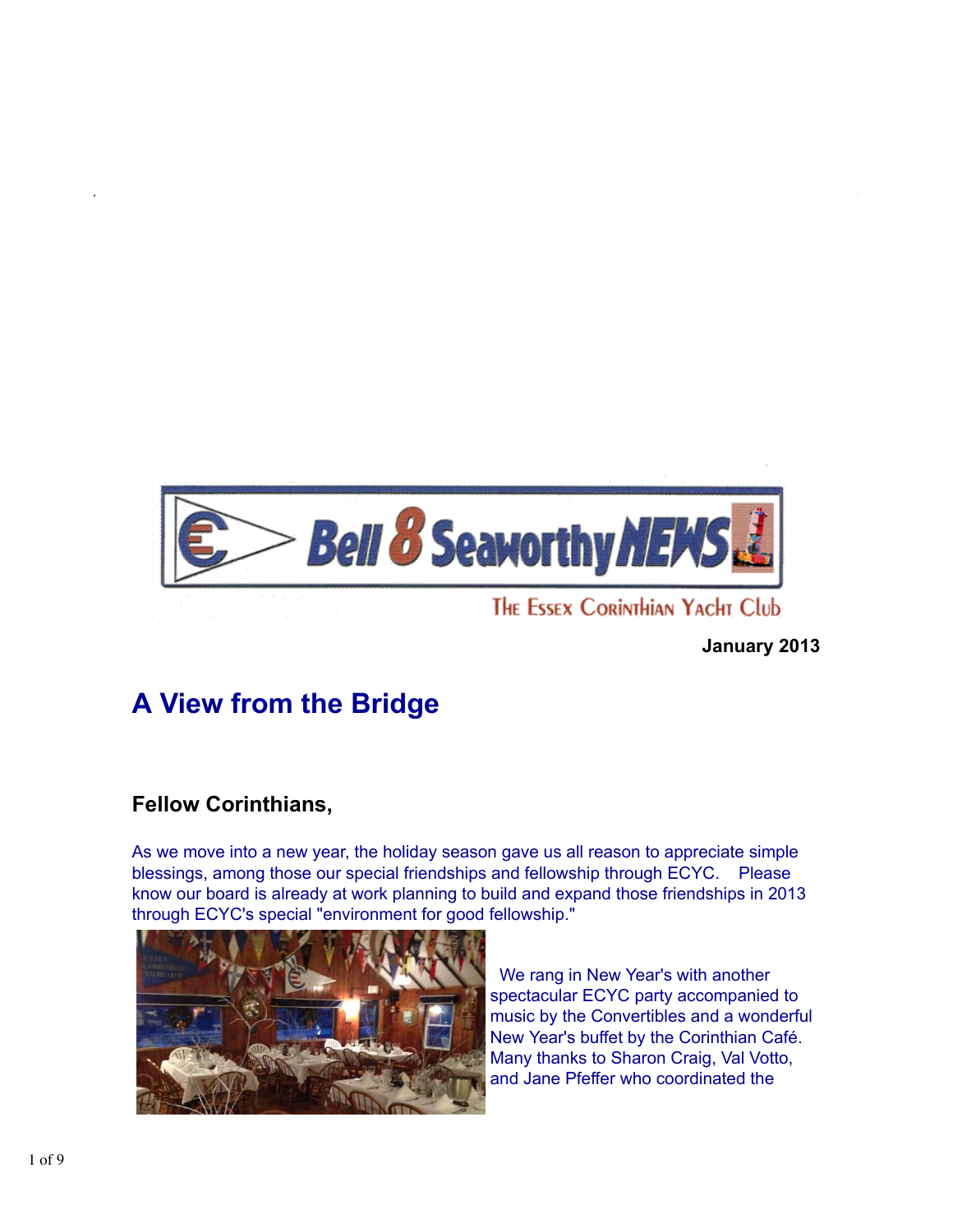

festivities. We showed we can have fun with a full house of 80 members and guests for dinner with room left over for the band and dancing in the Sun Room.

We also thank our amazing "Fleet Gardener" Jean DeLia for her wonderful holiday decorations around the club's front door. Jean has designed and maintained our flower boxes throughout the year. Thank you, Jean!

Even though the club is closed in January, the month is still important and active. Please see House Committee Chair Chuck Grusse's all hands call as we clean and work on the club house in preparation for the coming season.

We also start refining dates in the club's event calendar. Some highlights include the always fun and exciting Newport 12 Meter Challenge is scheduled for June 22. Please let me know your interest as we reserve boats for our crews.



Due to popular demand, the Essex Historical Society will repeat the "History of the Essex Yacht Clubs" at our club on April 25th, 7pm.



Our opening event will be a very interesting presentation by Rives Potts, Vice Commodore of the New York Yacht Club and General Manager of Pilots Point to share his family's story of sailing around the world to the Great Open Ocean Races on Carina, beginning and ending with Bermuda Race wins. While originally scheduled for February 3rd (Super Bowl Sunday), the presentation is now Sunday February 10th, 4:30pm, at the club. We will ask for a \$10 donation to go towards our support of the Valley Regional High School Sailing Club.

This is a great time to hear your ideas and suggestions for other events and programs our membership would enjoy. Some examples:

- Learning about and sharing our favorite nautical "apps"
- Cooking demonstrations by the Corinthian Café
- New members for the ECYC Bridge group
- Corinthian Kayakers
- Ladies Deck Nights and Speakers
- Sailing Classes....what days and times work best?
- "I know how to sail....now I want to learn to race"

If you are planning a cruise in 2013, let us know where and when.

We will be looking for nominations for the John Philip Sousa Cruising Award, so keep us posted!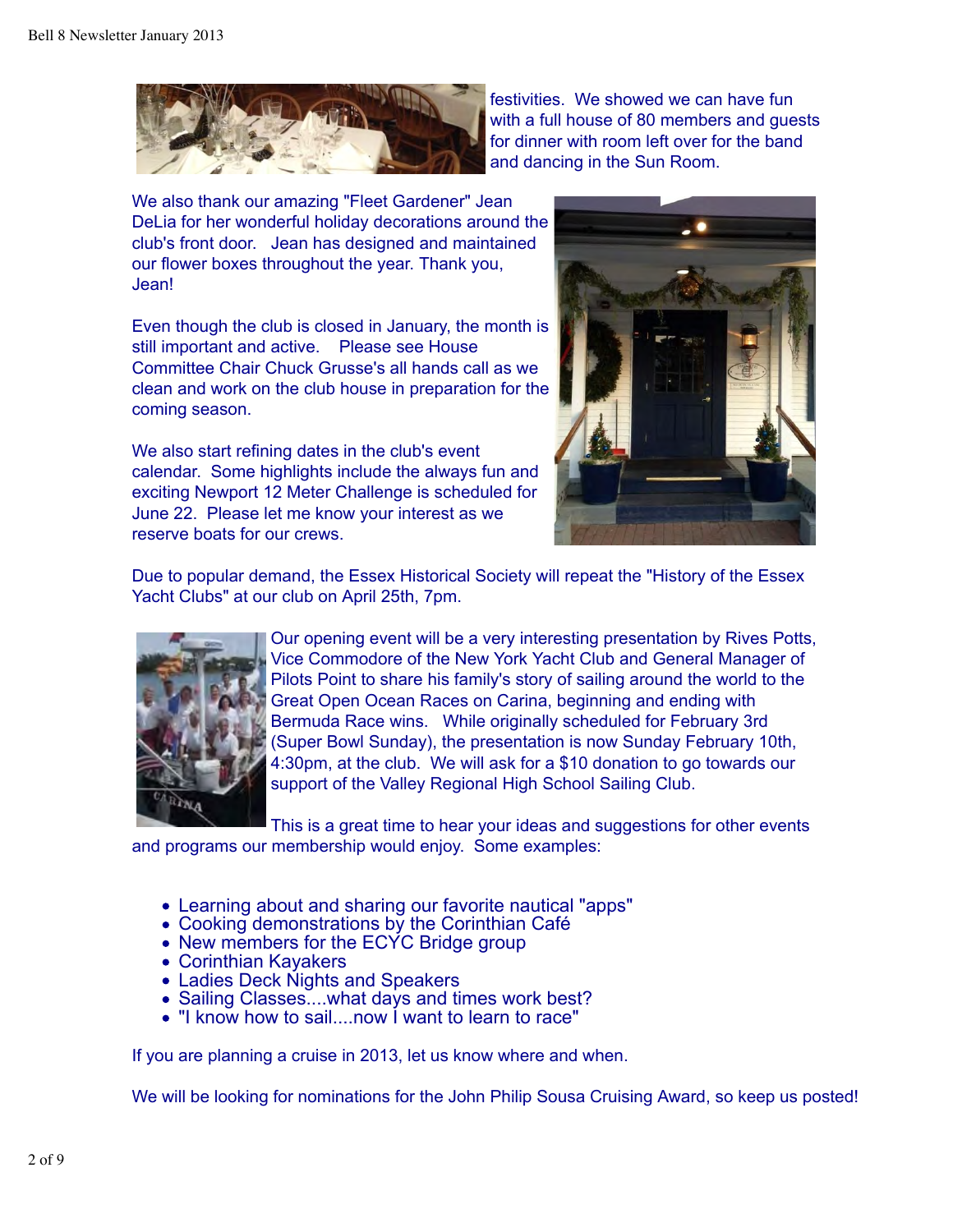Our club will once again team with the Baldwin Yacht Club on a long term summer cruise. See the note below on dates and ports.

We look forward to an exciting year of fun with Corinthian friends on shore and off shore, near and far.

Make it a good month. Yo Ho! **Terry** 

### *Terry Stewart, Commodore*



# **Fall Frostbite Season Wrap Up**



The Fall Frostbite series went off without a "hitch"! The ECYC members pulled off a very successful series in three of the five fleets. Beginning with the Etchell 22's; 1st place went to Chuck Poindexter (& crew); 2nd place -Toby Doyle; 3rd - Bruce Avery and 4th- Bill Robinson. In the Ideal 18 fleet, 1st place went to Cindy Gibbs & Lori Comforti; 2nd -Dennis Posey; 3rd -Rob Reinchart & Ed Birch; and 4th - Jon Gibbs and crew "Du Jour"! .Let's extend a huge congratulations to them all for a great Fall series. Spring Frostbiting begins the first Sunday in March. Please sign up to sail the club Ideal 18's! Its lots of fun!

We welcome Cindy Gibbs as ECYC's Race Chair going in the new year. She is an extraodinarly

accomplished sailor who brings ECYC sailing to the next level in terms of skills and FUN. Cindy led and taught our popular women's sailing program last year and looks forward to introducing sailing to more members in the year to come.

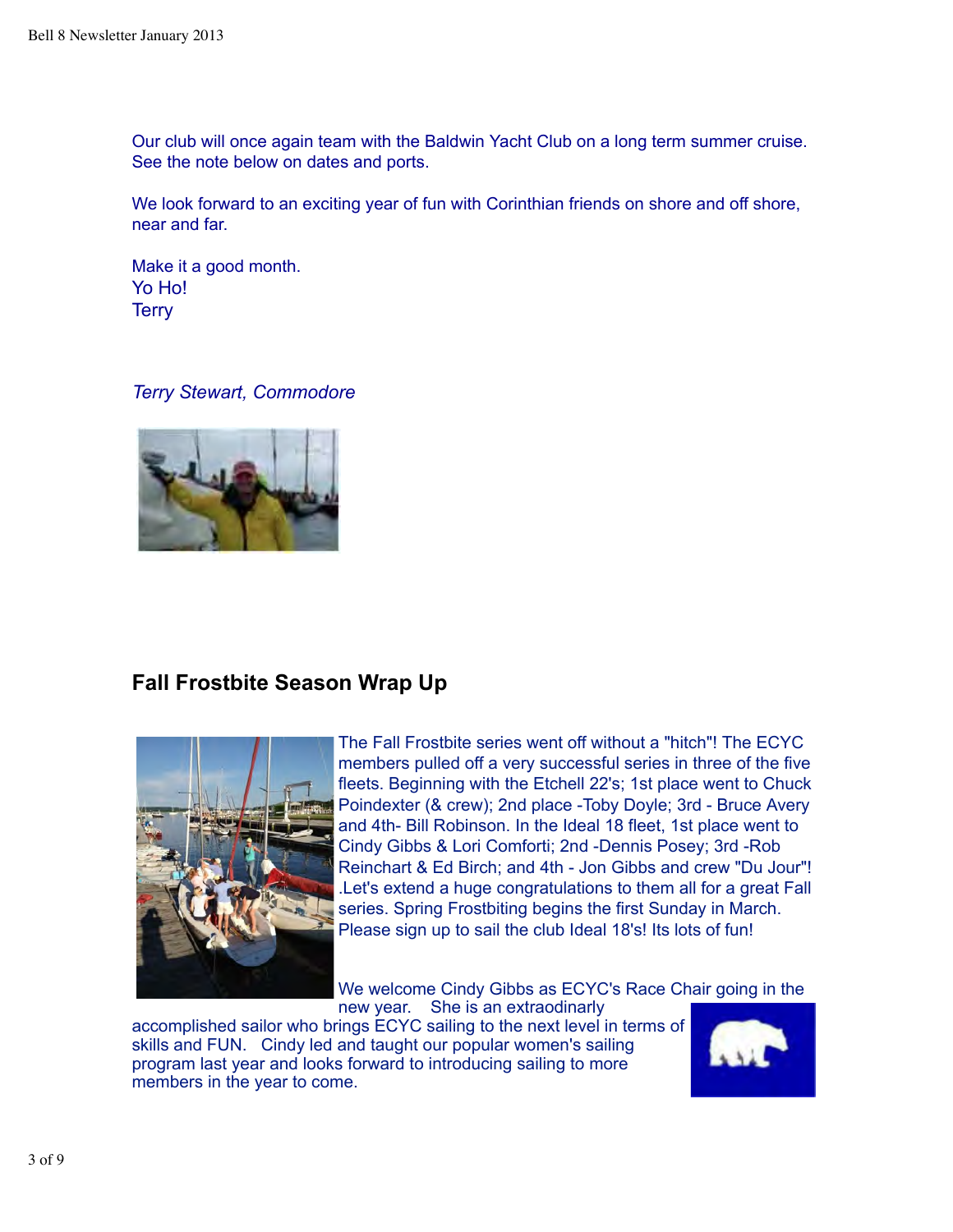# **House Committee Goings On**

New Year's gala brings in more than the New Year and the challenges everyone faces to keep those resolutions we all make, publicly or just to ourselves. It also begins the annual one month closure of the club. The closing has always presented the opportunity to get our venerable club house in shape for the next season of ECYC camaraderie and enjoyment of our beautiful riverside location.

As of now we have 2 scheduled work days, January 13 & January 19. The focus of the 13th will be what I'm calling the "deep clean". This day will include bleach cleaning of head vanities; bleach cleaning of the river room- kitchen area and lockers; light fixtures; vacuum dust & cobwebs; display case clean & polish; well you get the drift.

January 19<sup>th</sup> will be a day of wall surfaces. The sun room paneling will be getting a fresh coat of poly; the river room for wall repair and painting, as Sandy left her mark on some sheetrock portions.

Each of the work days will start at 13:00. I urge all members who can and want to help on either of these days to please email me as to their ability to help out on either day. More details will follow.

In addition to these scheduled work days, additional specific activities will be pursued. Examples include head vanity rebuild/replacement; dining tables repair; windows frame, sash, and glass cleaning; prep of planters.

Improvements front door, deck lighting, AC units are in the works, more on those initiatives next month.

A very Merry Christmas and joyous New Year to all and their families.

Chuck Grusse (House Committee Chair) (cgrusse@snet.net)

# **Membership Update**

Membership finished the year on a very positive and upbeat note with three new wonderful new members!

The Board of Governors approved the membership of Geoffrey and Karen Wiswell of East Haddam who are very experienced sailors having grown up in Southport CT and former members of the Pequot Yacht Club. They were sponsored by Jean and Richard Pierce and seconded by Commodores Stewart and Brewer.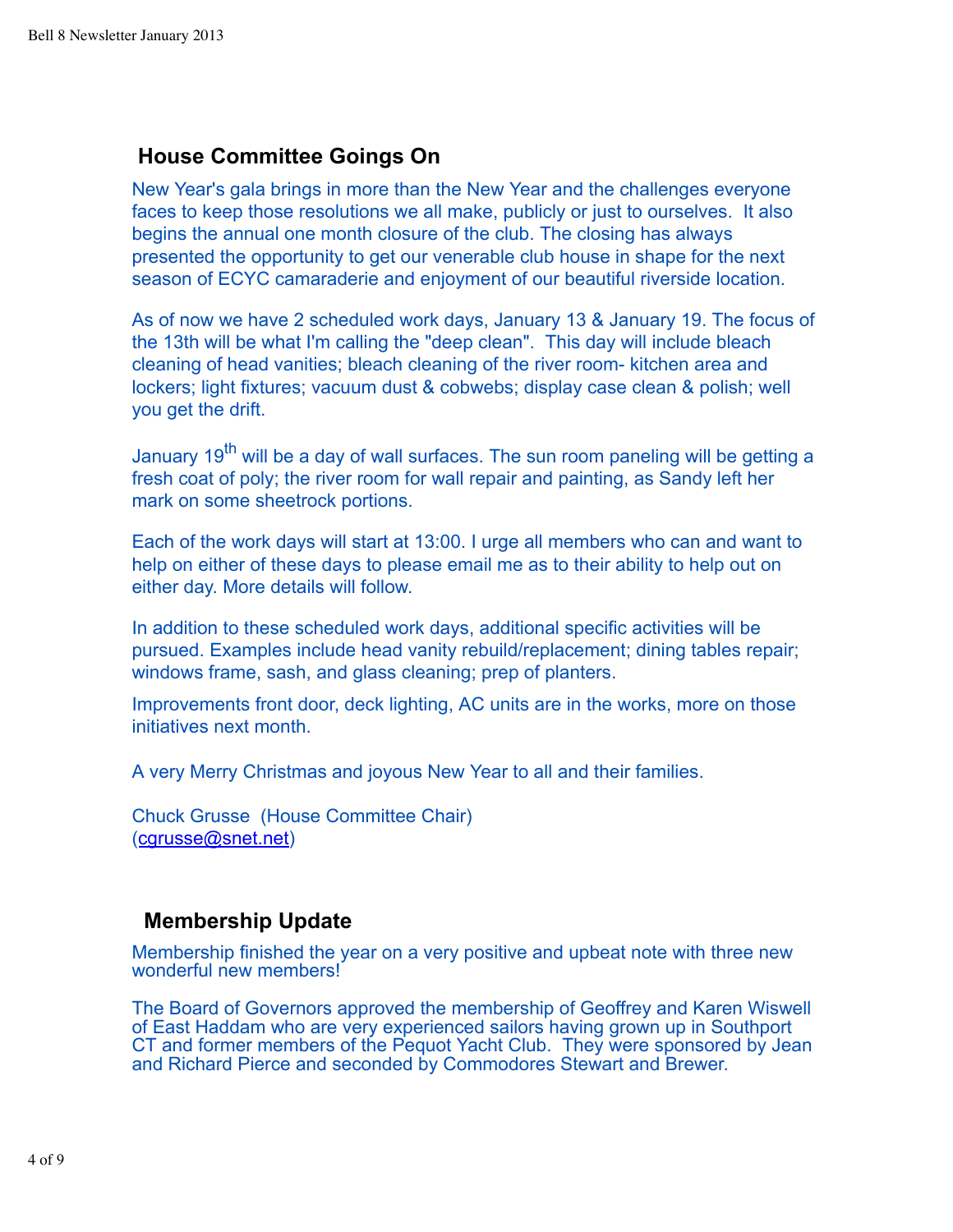The Board also approved the membership of Harry Bird and his wife Goody LeLash of Essex who are also members of the Essex Yacht Club where they have served as Cruise Chair and Entertainment Chair. They are proud owners of a 45 foot yacht Migrant named Bluebird. They were sponsored by Commodores Stewart and Brewer.

A corporate membership for Pough Interiors was approved. Pough Interiors is a newly formed design shop on Main Street in Essex. The principals are Jessica Whelan, Dennis Pough and Adam Calkins. We look forward to their enhancing our decorating committee. The company was sponsored by Connie Connor, Selene Sweck and Jane Pfeffer.

Please join us in welcoming them aboard!

Jane Pfeffer, Membership Chair

### **Ideal 18 Maintenance**

During January and February, we will be preparing the Ideal 18's for the spring season. Please let Rear Commodore Steve Rodstrom know your availability and interest in helping. We will be sanding, painting, and waxing the hulls. Steve can be reached at steve@prestigeyachtsales.com and 207-841-2333.

### **2013 Off Shore Update**

Once again, we are pleased to team with the Baldwin Yacht Club for our summer cruise. For planning purposes, please see the dates and ports below. To learn more, please contact Vice Commodore Tim Brewer at tbrewer@tlbarchitecture.com and 860-638-7025.

### **ECYC-Baldwin Summer Cruise Dates and Locations:**

| <b>Dates</b>       | Port                    |
|--------------------|-------------------------|
| Saturday, July 27  | <b>Captain's Choice</b> |
| Sunday, July 28    | Cuttyhunk               |
| Monday, July 29    | Cuttyhunk               |
| Tuesday, July 30   | Onset <sup>*</sup>      |
| Wednesday, July 31 | Onset <sup>*</sup>      |
| Thursday, August 1 | Marion*                 |
| Friday, August 2   | Marion*                 |
| Saturday, August 3 | Westport*               |
| Sunday, August 4   | <b>Bristol</b>          |
|                    |                         |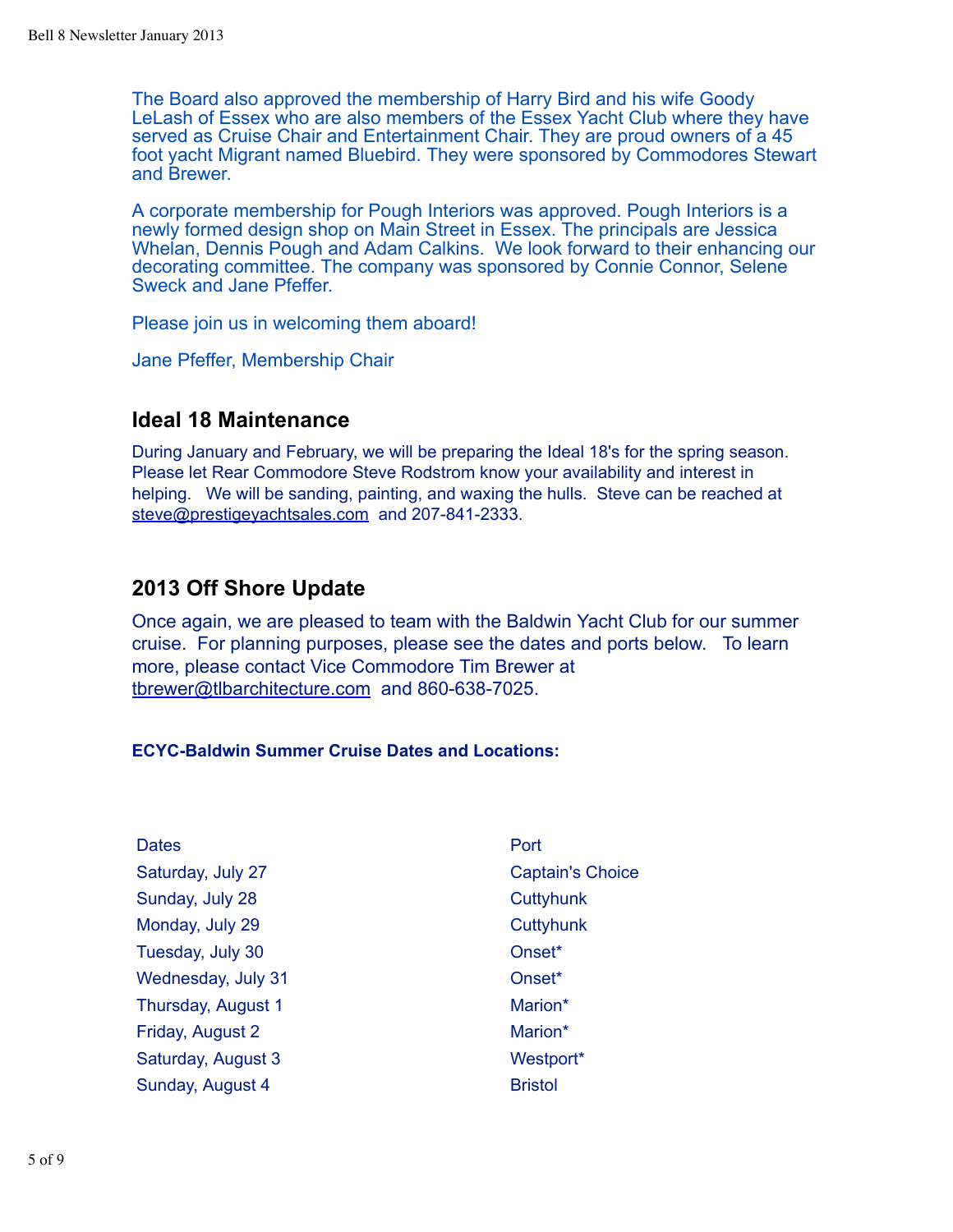| Monday, August 5    | <b>Bristol</b>  |
|---------------------|-----------------|
| Tuesday, August 6   | <b>Wickford</b> |
| Wednesday, August 7 | Wickford*       |
| Thursday, August 8  | Newport*        |
| Friday, August 9    | Newport*        |
| Saturday, August 10 | Newport*        |
| Sunday, August 11   | Newport*        |

### **Other important dates:**

**Saturday, July 20-Sunday, July 21: Bastille Day Weekend,** Three Mile Harbor, East Hampton, NY. For Corinthian crews not going on the Baldwin Cruise, we will be adding some follow on destinations for the following week.

**Saturday, July 20:** Launch of the Charles W. Morgan, Mystic Seaport.

# **Calling all Corinthian Kayakers!**

There is interest in forming an ECYC kayaker/canoeing group for the coming season. Please reach out to Don Shannehan to get involved.



donshannehan@sbcglobal.net

# **From the Corinthian Café**

Dear Club Members,

After finishing our first year at the ECYC, we look forward to the year ahead. We've learned a lot from you and will continue to improve the club's galley experience in 2013.

We look forward to increasing our catering business and our "foods to go" options as well. We will continue to develop menus you enjoy using quality ingredients while keeping price points in mind.

Whenever you have suggestions please feel free to contact us at any time. We look forward to working with Dan Watts as the new galley liaison.

Thank you for the past year and the year to come.

Happy New Year! Monique and Coastal Cooking Co. Crew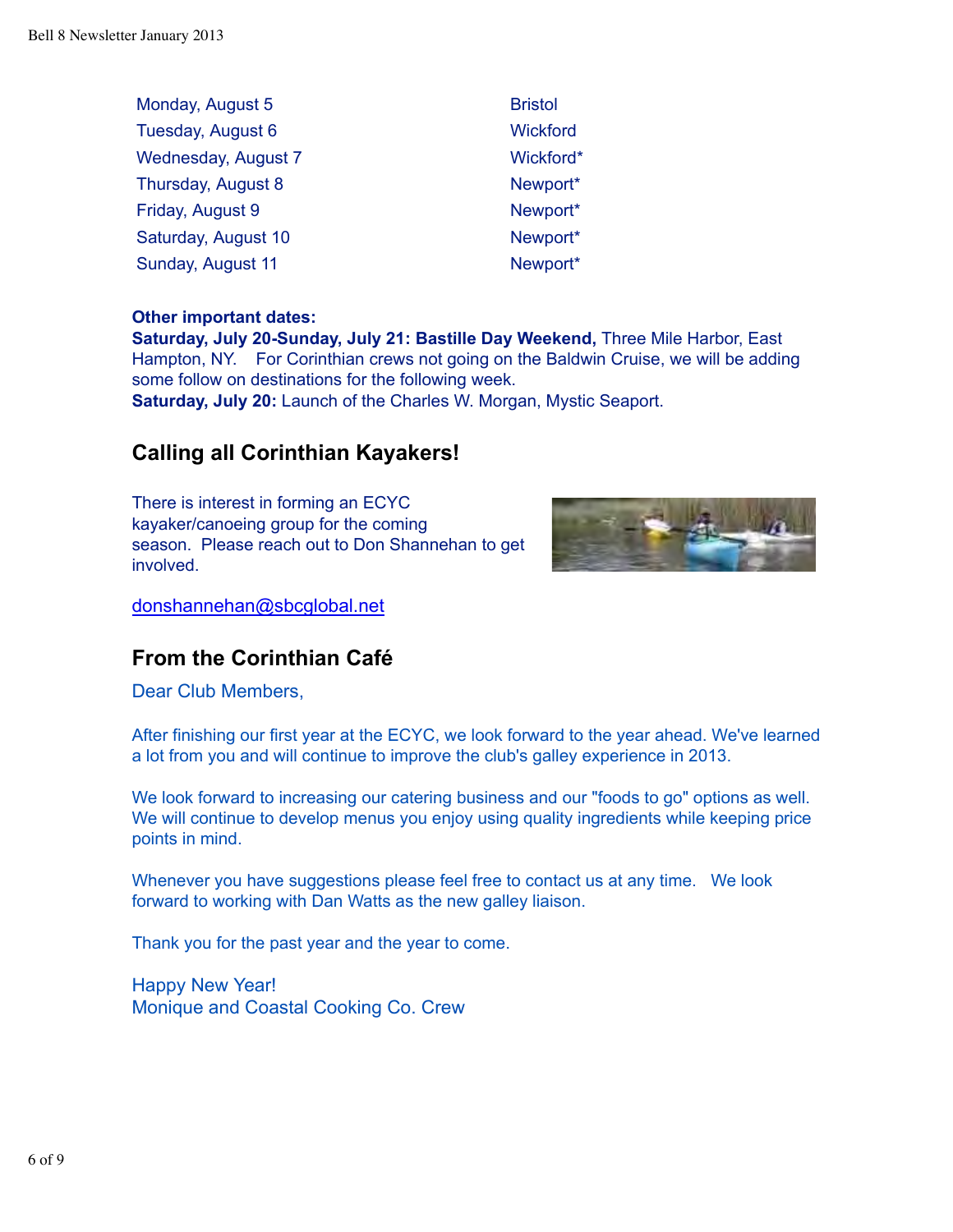# **Pettipaug Sailing Academy**

Applications for the 2013 Pettigaug Sailing Academy will be posted on the Pettipaug web site (www.pettipaug.com) in January.

Slots fill VERY quickly. Due to our club's sponsorship of boats used by the Academy, Corinthian members receive a tuition discount.

In addition to junior sailing instruction (ages 8 to 16), Pettipaug also offers a Powerboat Operation and Handling Course. See www.pettipaug.com for details.



# **Did you know?**



You may see some additional sailing trophies around the club. These are Frostbite Trophies we are temporary custodians of while the Essex Yacht Club undergoes renovation.

The trophy on the right is awarded to the top Laser sailor of the season and the trophy on the left is awarded to the most dedicated crew member across all classes.

# **Ships Store**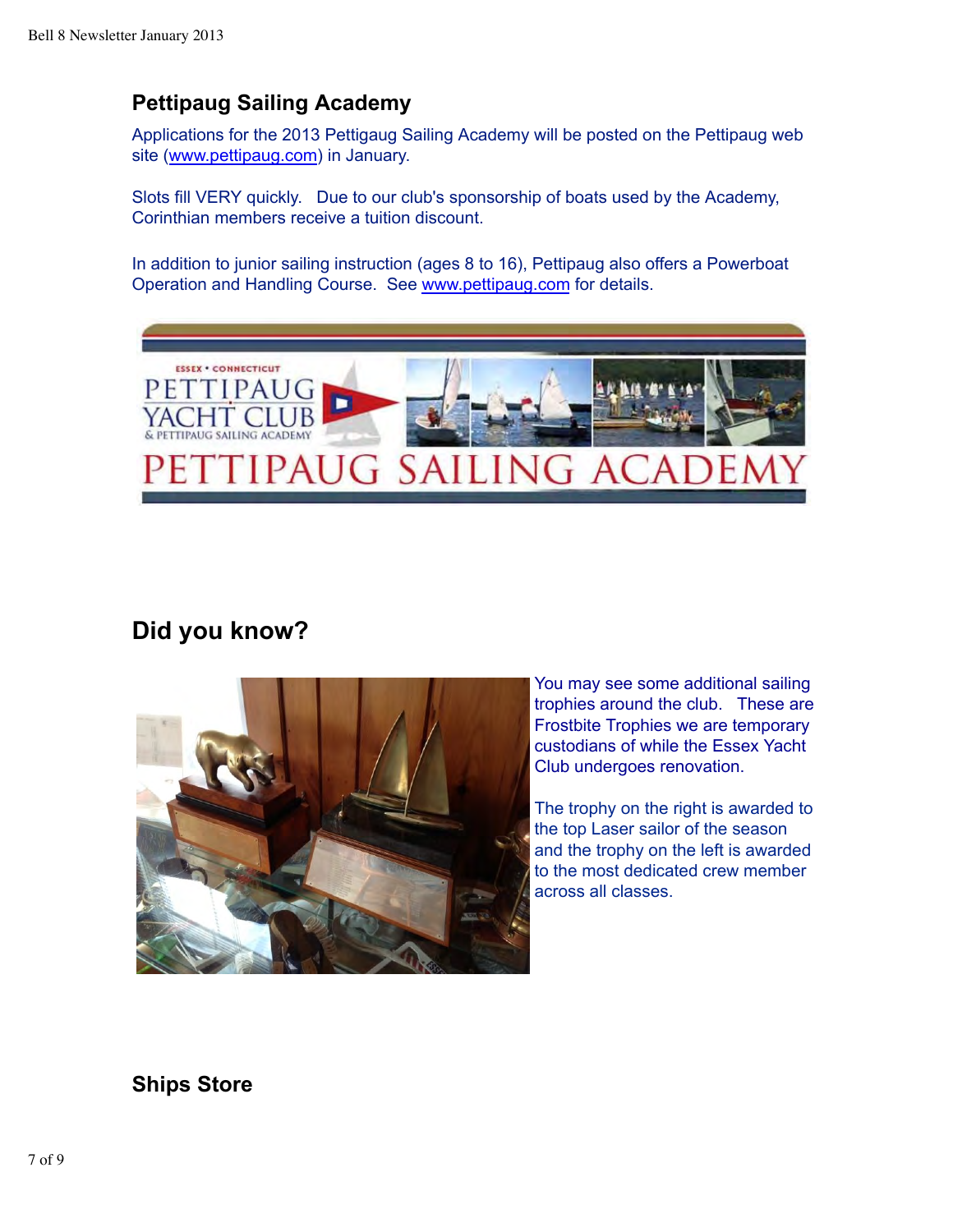In addition to our on premise Ship's Store in the Sun Room, check out the on line store at: www.boatowners.org

# **Communication Information**

### Please note our **EMAIL and WEBSITE ADDRESSES**

We have a helpful page on the ECYC Website. Want to sell stuff??? or perhaps you are looking for something....check out our "Classified Page."

Give your information to Elaine and she'll get onto the ECYC website.

Also, note that all Club events, menus, photos, etc. are on our website.

....so remember:

**www.essexcyc.org**

 **email: ECYC@essexcyc.org**

**ECYC Information**

### **2013 FLAG OFFICERS**

Commodore - Terry Stewart

Vice Commodore - Tim Brewer

 Rear Commodore - Steve Rodstrom Treasurer - Deb Wallis Secretary - Katherine Berry